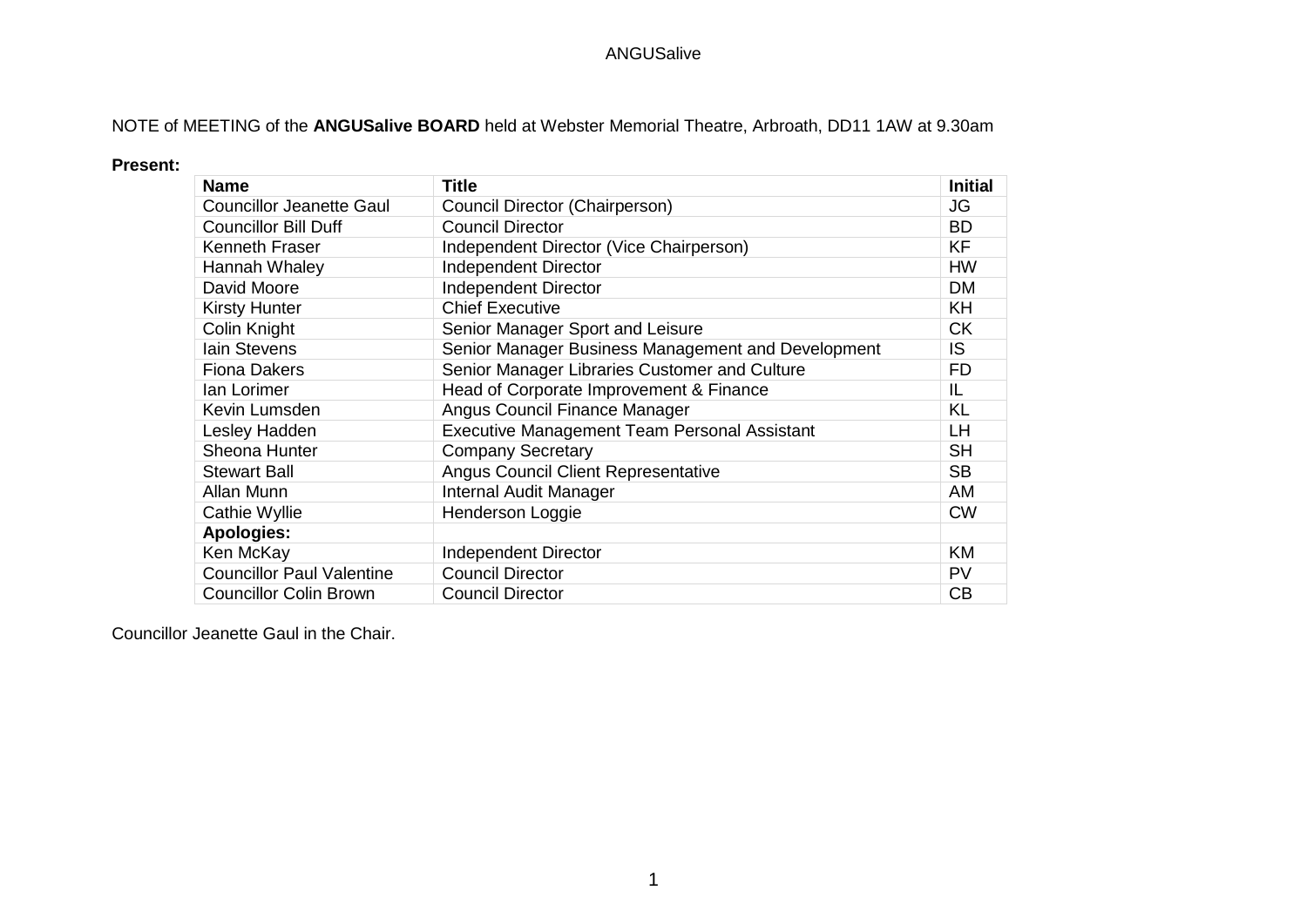## **ACTION NOTE/PLAN**

| <b>Item No</b> | <b>Action</b>                                                                                                                                                          | <b>Timescale</b> | <b>Officer Responsible</b> |
|----------------|------------------------------------------------------------------------------------------------------------------------------------------------------------------------|------------------|----------------------------|
| 1.             | <b>Welcome &amp; Apologies</b>                                                                                                                                         |                  |                            |
|                | JG advised the nominations committee for recruitment of an Independent Director had<br>appointed Mr David Moore to the Board.                                          |                  |                            |
|                | JG and other members of the Board welcomed Mr Moore to the meeting and<br>introductions were made.                                                                     |                  |                            |
|                | Apologies were received from Ken McKay and Cllr Paul Valentine.                                                                                                        |                  |                            |
| 2.             | <b>Declarations of Interest</b>                                                                                                                                        |                  |                            |
|                | Directors were asked to consider whether they had any declarations of interest in<br>relation to any item on the agenda for the meeting.<br>No declarations were made. |                  |                            |
| 3.             | Minutes of Meeting on Wednesday 20 July 2016                                                                                                                           |                  |                            |
|                | The Directors approved the minutes of the above meeting.                                                                                                               |                  |                            |
|                | Proposed as an accurate reflection of the meeting by HW and seconded by BD.                                                                                            |                  |                            |
| 4.             | Matters arising from Minute of Meeting on Wednesday 20 July 2016                                                                                                       |                  |                            |
|                | <b>Organisational Development/HR</b><br>Agreement was reached that a Board Development day is to be scheduled.                                                         |                  |                            |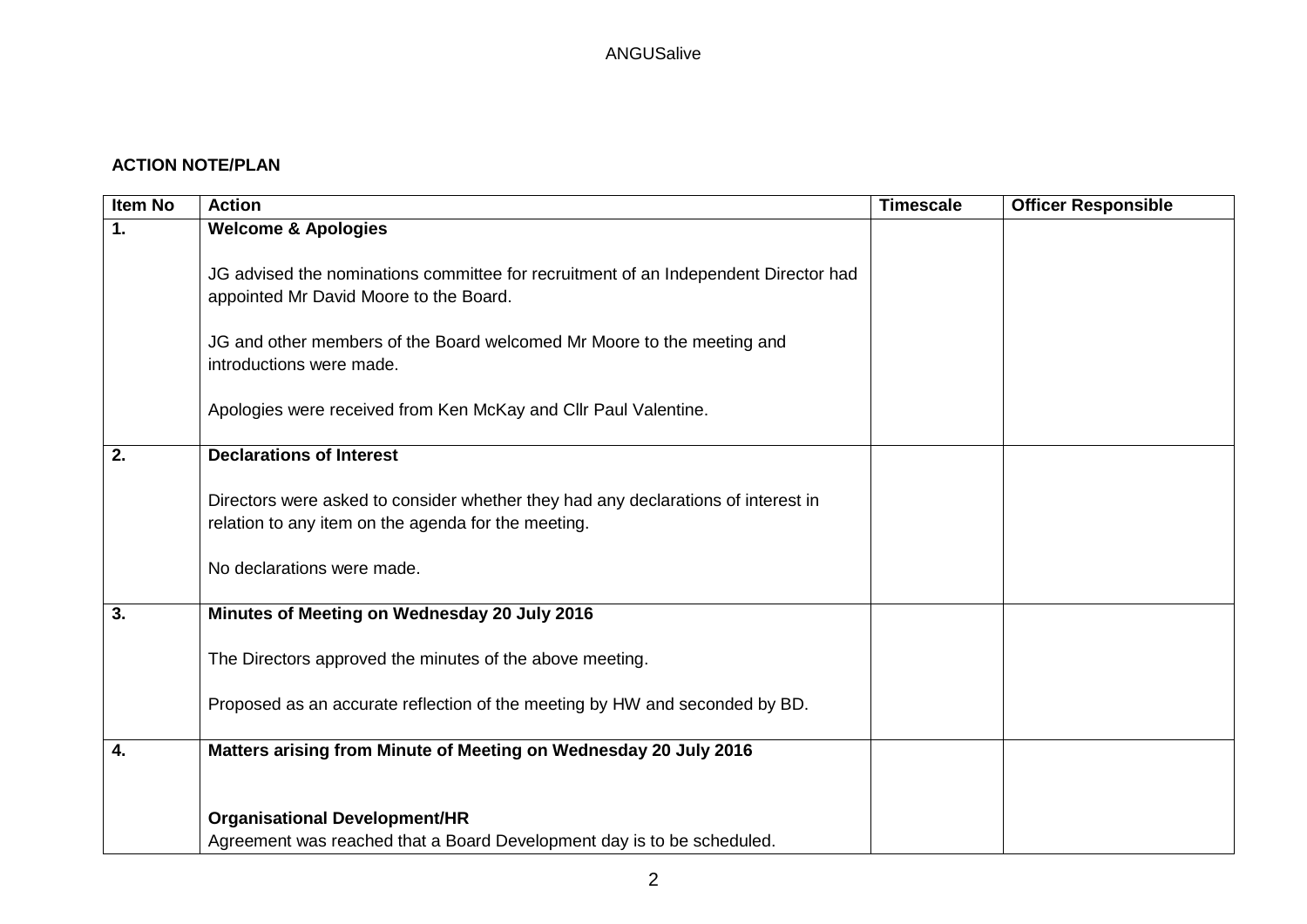ANGUSalive

| Item No | <b>Action</b>                                                                                                                                                                                                                                                                                              | <b>Timescale</b> | <b>Officer Responsible</b> |
|---------|------------------------------------------------------------------------------------------------------------------------------------------------------------------------------------------------------------------------------------------------------------------------------------------------------------|------------------|----------------------------|
|         |                                                                                                                                                                                                                                                                                                            |                  |                            |
|         | <b>Sport Aberdeen Visit</b>                                                                                                                                                                                                                                                                                |                  |                            |
|         | JG asked if dates had been arranged for a visit to Sport Aberdeen and Leisure and<br>Culture Dundee. KH advised Sport Aberdeen date was still to be confirmed and there<br>has been no contact with Leisure and Culture Dundee. JG requested at least one visit<br>arranged prior to the November meeting. |                  |                            |
|         | <b>Board Meeting Schedule 2017</b><br>Agreed as presented at the 20 July Board meeting following consultation with Board<br>Members.                                                                                                                                                                       |                  |                            |
| 5.      | 40_16 INTERNAL AUDIT ANNUAL PLAN PROGRESS REPORT                                                                                                                                                                                                                                                           |                  |                            |
|         | AM presented Report 40_16                                                                                                                                                                                                                                                                                  |                  |                            |
|         | The Board noted progress in the completion of ANGUSalive's annual internal audit<br>plan and the outcome of the financial health-check.                                                                                                                                                                    |                  |                            |
|         | The Board further noted and agreed the proposed re-scheduled reporting dates.                                                                                                                                                                                                                              |                  |                            |
|         | AM highlighted the (4) recommendations within the report and advised that the<br>recommendations had been accepted by management and should be implemented by<br>December 2016. There were discussions on the recommendations from Board<br>members at the meeting.                                        |                  |                            |
| 5.      | <b>41_16 FINANCE UPDATE</b>                                                                                                                                                                                                                                                                                |                  |                            |
|         | KH advised preparation of the 2015/16 Annual Accounts had been affected by a<br>number of issues which has resulted in the accounts not being available for the<br>September Board.<br>IL presented Report 41_16                                                                                           |                  |                            |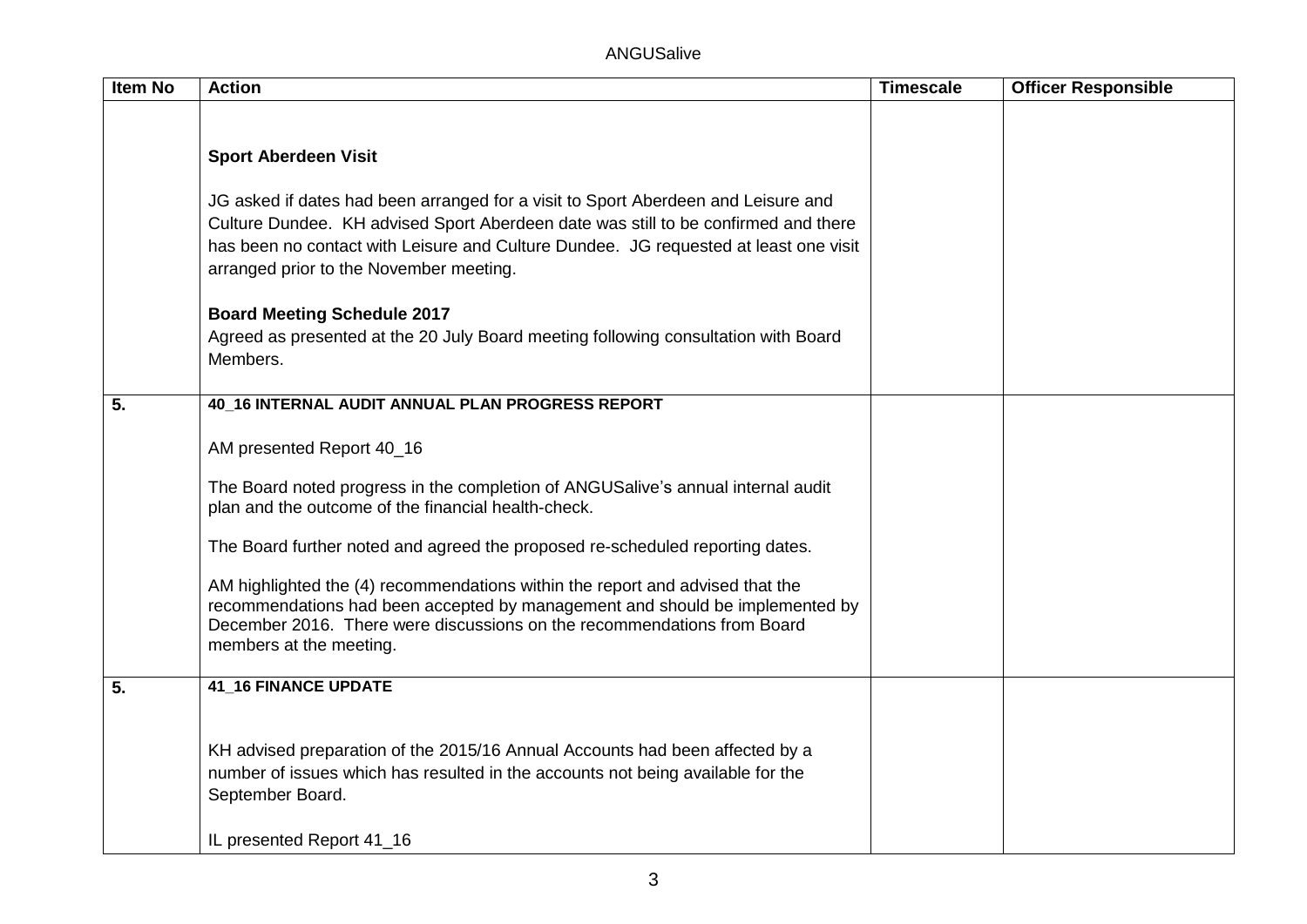| <b>Item No</b> | <b>Action</b>                                                                                                                                                                                                                                                                       | <b>Timescale</b> | <b>Officer Responsible</b> |
|----------------|-------------------------------------------------------------------------------------------------------------------------------------------------------------------------------------------------------------------------------------------------------------------------------------|------------------|----------------------------|
|                | Issues with coding resulted in a number of the bACTIVE DD collection being rejected.<br>IL advised various issues had been worked on over the course of August and<br>September and it was expected that the DD collection run for the start of October<br>would be successful.     |                  |                            |
|                | The Board noted the position of the 2015/16 Annual Accounts and the corrective<br>action underway. IL advised ANGUSalive will still be in a position to submit its<br>Accounts within the timescales prescribed by legislation.                                                     |                  |                            |
|                | Discussion on projected outturn against budget position for ANGUSalive as a whole<br>(i.e. combined Charity / Trading), based on actual income received / expenditure<br>incurred up to 30 June 2016.                                                                               |                  |                            |
|                | A verbal update was provided by FD on the financial performance within Libraries,<br><b>Customer and Culture.</b>                                                                                                                                                                   |                  |                            |
|                | The board expressed concerns with respect to staff costs presented and the robust<br>nature of the staff model currently in place. The board requested the staffing model<br>be examined in order to evaluate the suitability of the present model and report back<br>to the board. |                  |                            |
|                | CW provided an update on the progress of the External Audit Report and advised the<br>Report will be presented to the ANGUSalive Board at the November 2016 meeting.                                                                                                                |                  |                            |
|                | Work to finalise the annual audited accounts is continuing.                                                                                                                                                                                                                         |                  |                            |
|                | SH left the room.                                                                                                                                                                                                                                                                   |                  |                            |
|                | <b>Finance Sub Committee</b>                                                                                                                                                                                                                                                        |                  |                            |
|                | KF, HW, IL, KH, IS, CW, AM and a representative from Angus Council Governance Unit<br>to review the remit and arrangements for Finance and Governance Sub Committee. A                                                                                                              |                  |                            |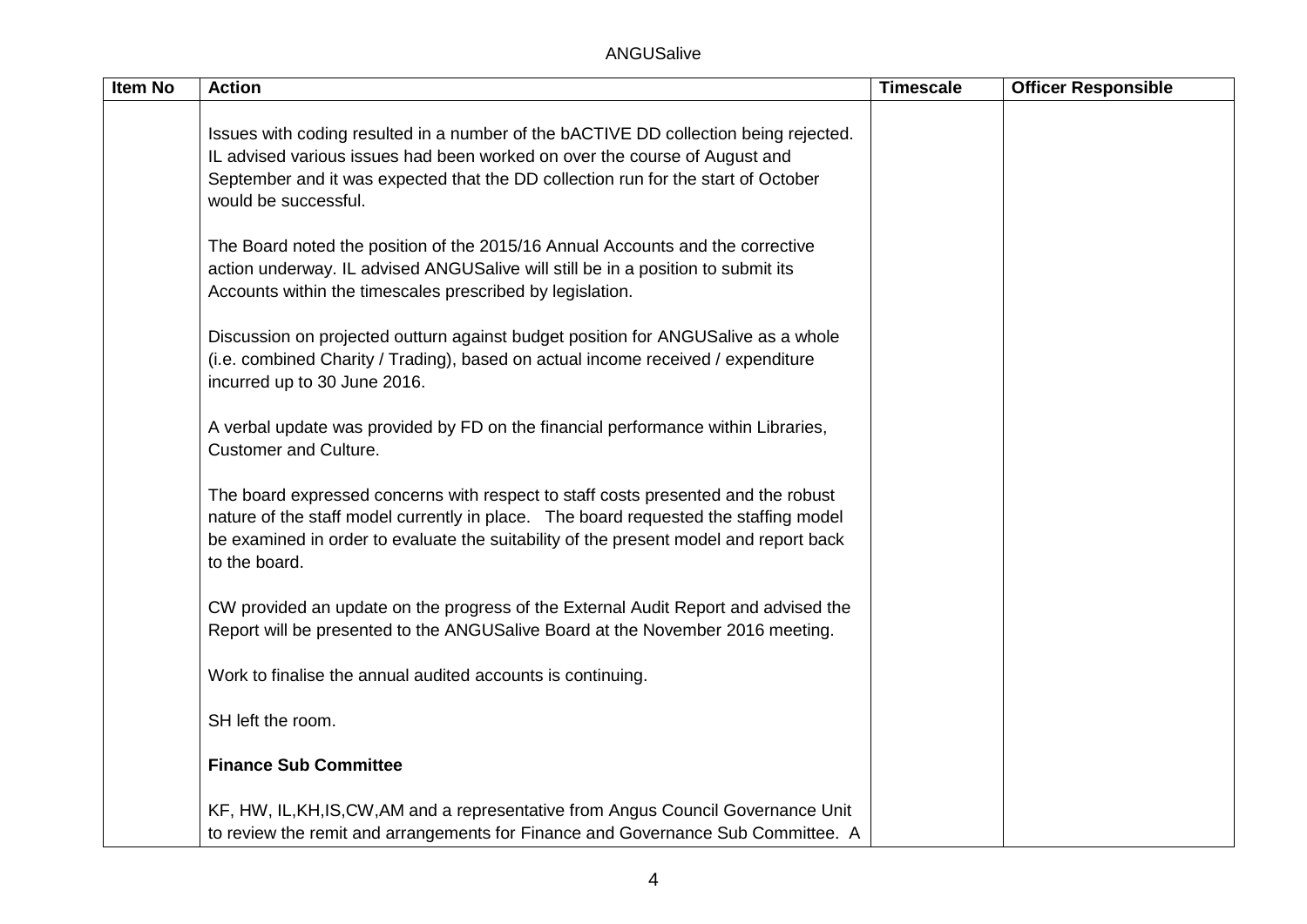| <b>Item No</b>   | <b>Action</b>                                                                           | <b>Timescale</b> | <b>Officer Responsible</b> |
|------------------|-----------------------------------------------------------------------------------------|------------------|----------------------------|
|                  | proposal will be presented at the November 2106 Board Meeting.                          |                  |                            |
|                  |                                                                                         |                  |                            |
|                  |                                                                                         |                  |                            |
|                  |                                                                                         |                  |                            |
| 6.               | 42_16 SAFETY, HEALTH AND WELLBEING MANAGEMENT FRAMEWORK                                 |                  |                            |
|                  | The Board approved the ANGUSalive Safety, Health and Wellbeing Management<br>Framework. |                  |                            |
|                  | The Board noted the associated training provided to date supports the implementation    |                  |                            |
|                  | of the ANGUSalive Health & Safety Vision and Business Unit Management                   |                  |                            |
|                  | Framework and Operational Arrangements will be updated.                                 |                  |                            |
|                  |                                                                                         |                  |                            |
|                  |                                                                                         |                  |                            |
| $\overline{7}$ . | 43_16 SAFETY, HEALTH AND WELLBEING PERFORMANCE                                          |                  |                            |
|                  |                                                                                         |                  |                            |
|                  | The Board noted the performance figures contained within the report for 2016/17         |                  |                            |
|                  | Quarter one.                                                                            |                  |                            |
| 8.               | 44_16 ABSENCE REPORT QUARTER ONE - 01 APRIL-30 JUNE 2016                                |                  |                            |
|                  |                                                                                         |                  |                            |
|                  | The Board noted the performance figures contained within the report for 2016/17         |                  |                            |
|                  | Quarter one.                                                                            |                  |                            |
|                  | Board requested changes to the format of the report to meet their requirements for      |                  |                            |
|                  | monitoring.                                                                             |                  |                            |
|                  |                                                                                         |                  |                            |
| 9.               | <b>45_16 RISK REGISTERS</b>                                                             |                  |                            |
|                  |                                                                                         |                  |                            |
|                  | The Board considered the risk and management actions contained within the               |                  |                            |
|                  | corporate risk register.                                                                |                  |                            |
|                  | The Board noted the risk management status report for the Corporate Risk Register       |                  |                            |
|                  | will be submitted for review on a quarterly basis, commencing November 2016.            |                  |                            |
|                  |                                                                                         |                  |                            |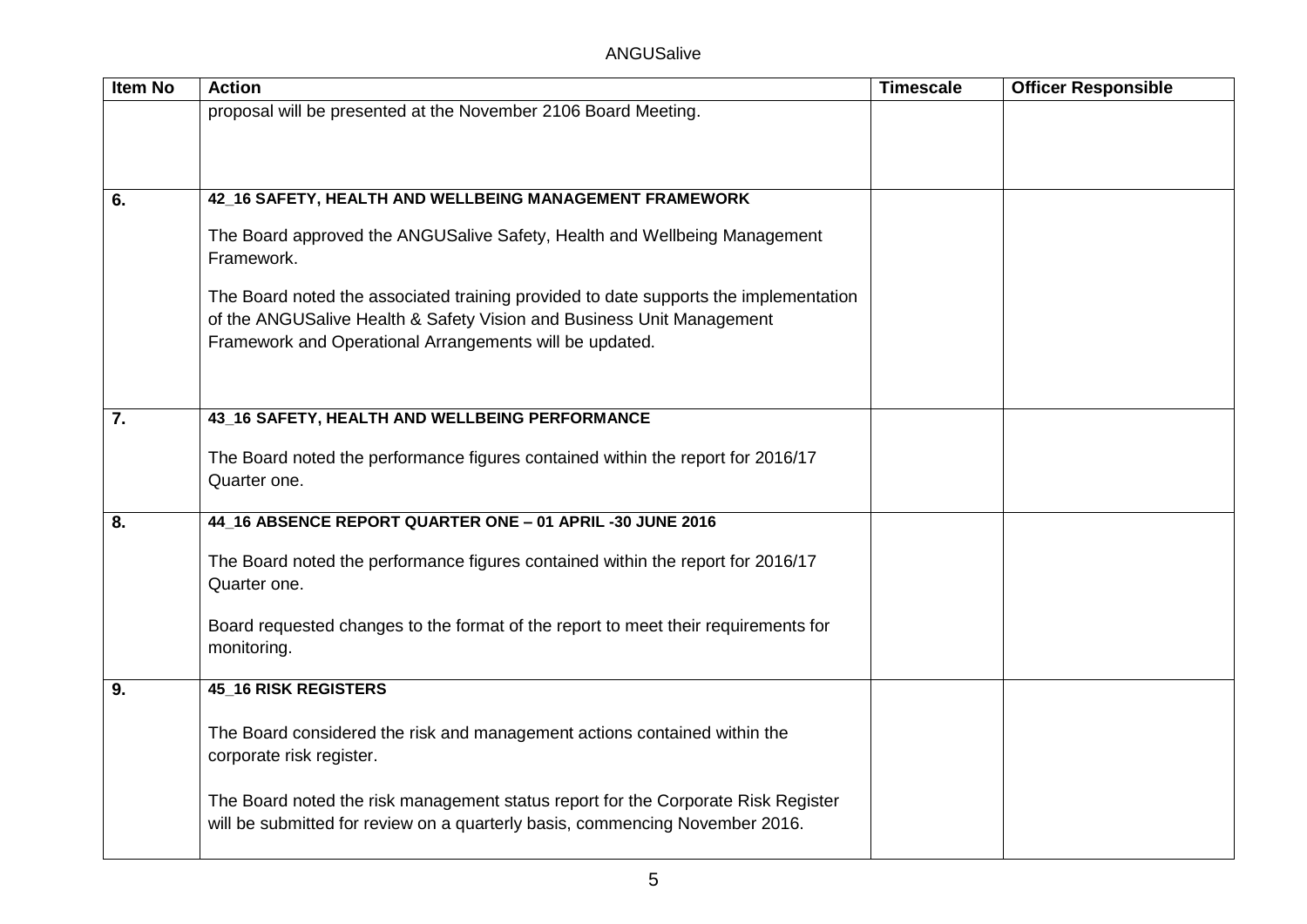| Item No | <b>Action</b>                                                                                                                                                                                                                                                                                                                 | <b>Timescale</b> | <b>Officer Responsible</b> |
|---------|-------------------------------------------------------------------------------------------------------------------------------------------------------------------------------------------------------------------------------------------------------------------------------------------------------------------------------|------------------|----------------------------|
|         | IS advised all risks included within the Sport and Leisure and Libraries, Customer and                                                                                                                                                                                                                                        |                  |                            |
|         | Culture Business Unit Risk Registers were contained in Appendices B and C.                                                                                                                                                                                                                                                    |                  |                            |
|         |                                                                                                                                                                                                                                                                                                                               |                  |                            |
|         | The Board also noted the ANGUSalive Strategic Plan requires developed as a matter                                                                                                                                                                                                                                             |                  |                            |
|         | of priority.                                                                                                                                                                                                                                                                                                                  |                  |                            |
|         | The board noted the progress with respect to ANGUSalive's Risk Register and                                                                                                                                                                                                                                                   |                  |                            |
|         | considered further work is required in order to capture strategic risks as well as annual                                                                                                                                                                                                                                     |                  |                            |
|         | objectives and associated risk control measures.                                                                                                                                                                                                                                                                              |                  |                            |
|         |                                                                                                                                                                                                                                                                                                                               |                  |                            |
|         | Board agreed KF proposal to a number of additional risks to be added to the risk<br>register.                                                                                                                                                                                                                                 |                  |                            |
|         | IT Infrastructure<br>$\bullet$                                                                                                                                                                                                                                                                                                |                  |                            |
|         | <b>Service Level Agreements</b>                                                                                                                                                                                                                                                                                               |                  |                            |
|         | Finance<br>$\bullet$                                                                                                                                                                                                                                                                                                          |                  |                            |
|         | <b>Customer Service</b>                                                                                                                                                                                                                                                                                                       |                  |                            |
|         | <b>Performance Reporting</b><br>$\bullet$                                                                                                                                                                                                                                                                                     |                  |                            |
|         | Governance                                                                                                                                                                                                                                                                                                                    |                  |                            |
|         | <b>Annual Plan</b>                                                                                                                                                                                                                                                                                                            |                  |                            |
|         | <b>Organisational Structure</b>                                                                                                                                                                                                                                                                                               |                  |                            |
|         | <b>Annual Audit Progress</b><br>$\bullet$                                                                                                                                                                                                                                                                                     |                  |                            |
|         | <b>Organisational Culture</b>                                                                                                                                                                                                                                                                                                 |                  |                            |
|         | <b>Business Continuity</b>                                                                                                                                                                                                                                                                                                    |                  |                            |
|         | IS was asked to speak to the Corporate Governance Team for assistance with the                                                                                                                                                                                                                                                |                  |                            |
|         | Risk Register.                                                                                                                                                                                                                                                                                                                |                  |                            |
| 10.     | <b>46_16 ACCREDITATION SCHEME FOR MUSEUMS AND GALLERIES</b>                                                                                                                                                                                                                                                                   |                  |                            |
|         | The Board approved the content of ANGUSalive Museums & Galleries Collections<br>Development Policy, ANGUSalive Museums & Galleries Care and Conservation Policy<br>and ANGUSalive Museums & Galleries Forward Plan to secure ANGUSalive's<br>membership of the Accreditation Scheme for Museums and Galleries administered in |                  |                            |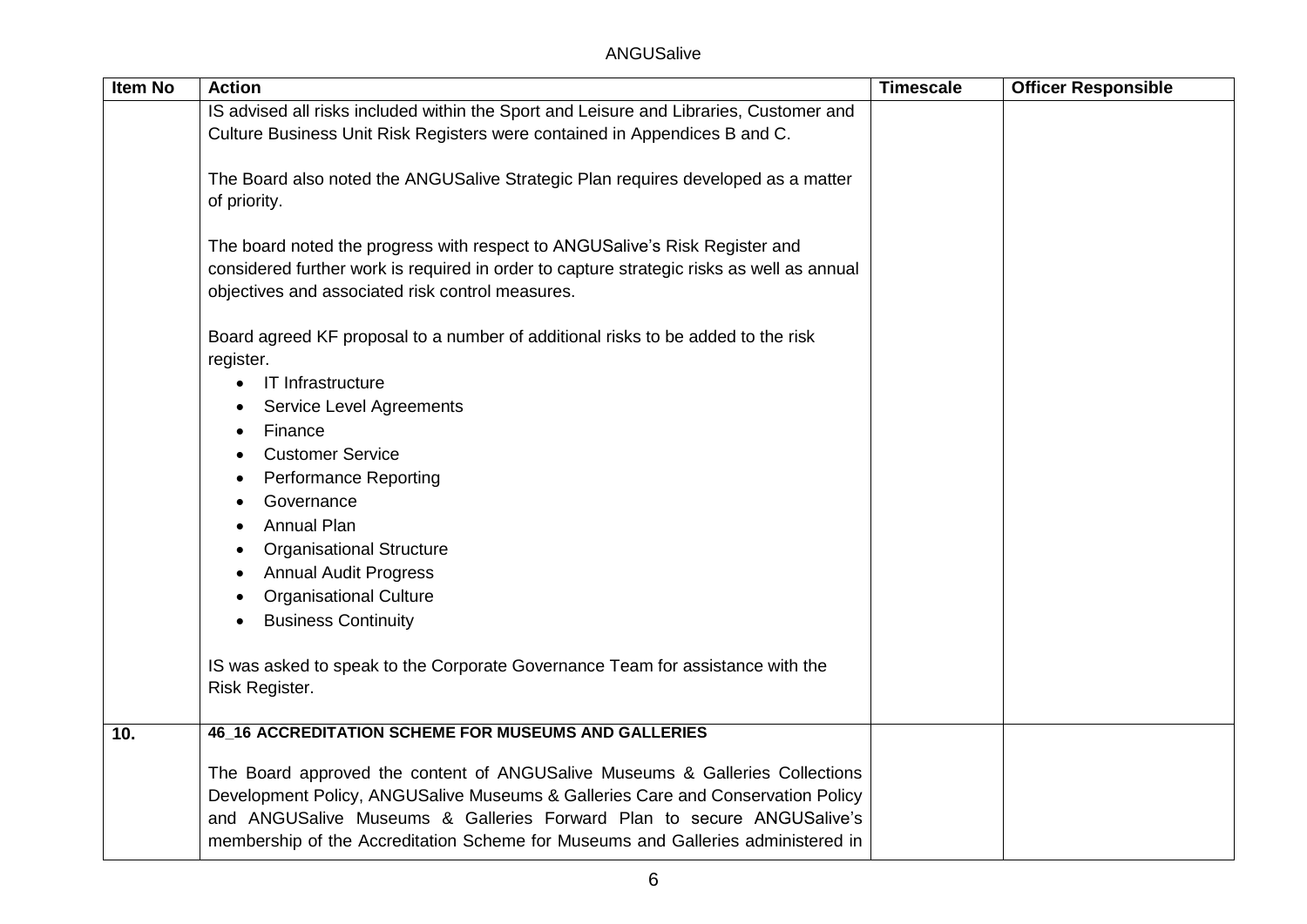| <b>Item No</b> | <b>Action</b>                                                                                                                             | <b>Timescale</b> | <b>Officer Responsible</b> |
|----------------|-------------------------------------------------------------------------------------------------------------------------------------------|------------------|----------------------------|
|                | Scotland by Museums & Galleries Scotland                                                                                                  |                  |                            |
|                |                                                                                                                                           |                  |                            |
|                | Membership of the Accreditation scheme does not place additional financial burden on                                                      |                  |                            |
|                | ANGUSalive and provides opportunities to apply for external funding which would                                                           |                  |                            |
|                | otherwise not be available to the Museums & Galleries.                                                                                    |                  |                            |
| 11.            | 47_16 CHRISTMAS 2016 AND NEW YEAR 2017 OPENING HOURS                                                                                      |                  |                            |
|                | The Board approved the proposed Christmas 2016 and New Year 2017 opening hours                                                            |                  |                            |
|                | for facilities across ANGUSalive and noted where possible opening hours have been<br>standardised.                                        |                  |                            |
| 12.            | 48_16 SPECIAL OLYMPICS GREAT BRITAIN - NATIONAL SUMMER GAMES 2017                                                                         |                  |                            |
|                | The Board approved the participation of ANGUSalive employees at the Special<br>Olympics Great Britain National Summer Games in Sheffield. |                  |                            |
|                | The Board further approved four (4) ANGUSalive employees are to receive one<br>week's paid leave to attend the games.                     |                  |                            |
|                | CK advised ANGUSalive employees are volunteers representing Tayside Special<br>Olympics at the event.                                     |                  |                            |
|                | CK confirmed paid leave for ANGUSalive employees is contained within current<br>budget.                                                   |                  |                            |
|                | Special Olympics Tayside will fund travel costs, accommodation, meals and team kit<br>for their coaches.                                  |                  |                            |
| 13.            | 49_16 HOLIDAY ACTIVITIES SUMMER PROGRAMME 2016                                                                                            |                  |                            |
|                | The Board noted overall attendance figures for the Holiday Activities Summer<br>Programme 2016.                                           |                  |                            |
|                | CK confirmed financial reports will be presented to the Board at the November 2016<br>meeting.                                            |                  |                            |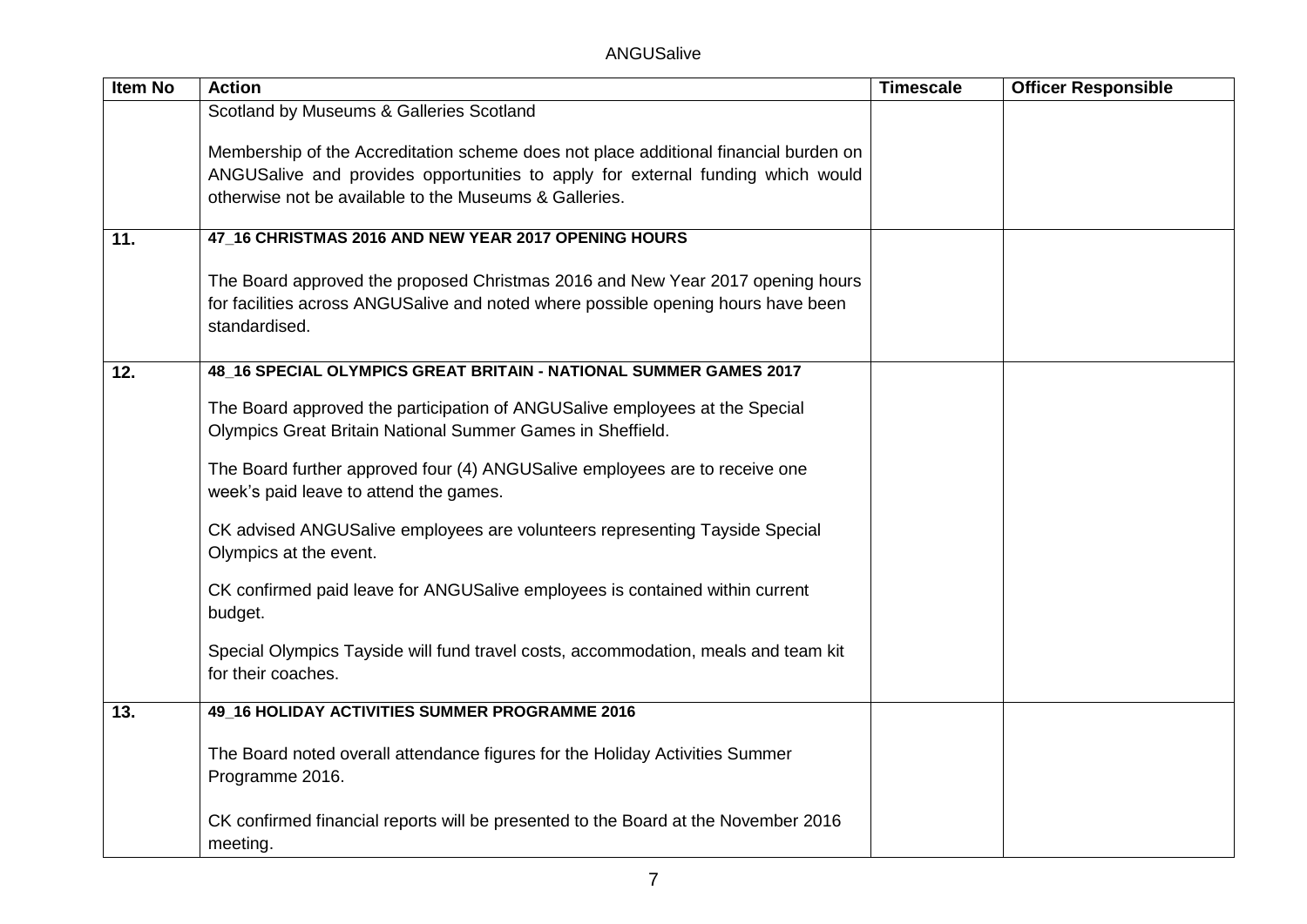| Item No | <b>Action</b>                                                                                                                                            | <b>Timescale</b> | <b>Officer Responsible</b> |
|---------|----------------------------------------------------------------------------------------------------------------------------------------------------------|------------------|----------------------------|
|         |                                                                                                                                                          |                  |                            |
|         | KF requested an annual report for Holiday Activity Programmes operated during<br>Easter, Summer and October 2016 is provided.                            |                  |                            |
|         |                                                                                                                                                          |                  |                            |
| 14.     | 50_16 FOOD TO GO CAFÉ OPPORTUNITY FORFAR COMMUNITY CAMPUS                                                                                                |                  |                            |
|         | The Board noted arrangements required to procure a supplier for the Food to Go café<br>area at Forfar Community Campus.                                  |                  |                            |
|         | The contract will be for a period of three (3) years, with the option to extend for a<br>further two (2) years subject to the agreement by both parties. |                  |                            |
|         | IS/CK to provided Forfar Community Campus update to the November Board Meeting.                                                                          |                  |                            |
| 15.     | 51_16 RENEWAL AND REPAIR FUND                                                                                                                            |                  |                            |
|         | JG asked the Board to consider a request from KH for Report 51_16 as an additional<br>report to the agenda.                                              |                  |                            |
|         | The Board unanimously agreed the report could be included.                                                                                               |                  |                            |
|         | The Board approved the proposed use of the Recreation Renewal and Repair (R&R)<br>Fund in the current and future years.                                  |                  |                            |
| 16.     | Any other competent business                                                                                                                             |                  |                            |
|         | <b>Finance Sub Committee</b>                                                                                                                             |                  |                            |
|         | Discussed previously under Item 41_16 Finance Update                                                                                                     |                  |                            |
|         |                                                                                                                                                          |                  |                            |
|         | <b>Arbroath Bowling Hub</b>                                                                                                                              |                  |                            |
|         | Ken McKay update postponed to the November 2016 Board Meeting.                                                                                           |                  |                            |
|         | Trading Subsidiary - Director to be appointed                                                                                                            |                  |                            |
|         | Formal resolution for the appointment of David Moore to the Board of Angus CLT                                                                           |                  |                            |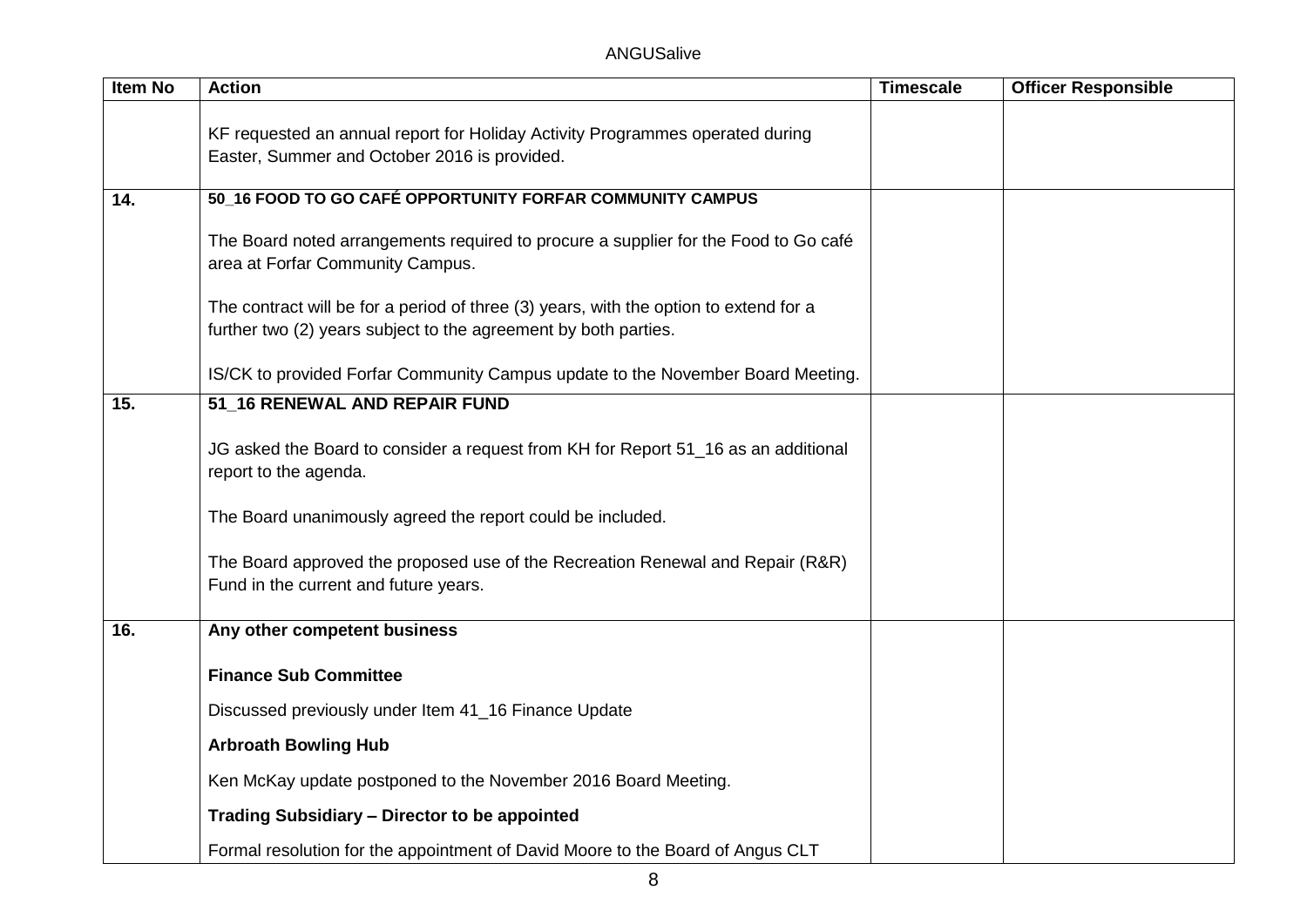| <b>Item No</b> | <b>Action</b>                                                                                                                                                                                          | <b>Timescale</b> | <b>Officer Responsible</b> |
|----------------|--------------------------------------------------------------------------------------------------------------------------------------------------------------------------------------------------------|------------------|----------------------------|
|                | Trading to be drafted. To be presented at the November Board meeting for approval.                                                                                                                     |                  |                            |
|                | Board meetings - Agree material to be published                                                                                                                                                        |                  |                            |
|                | Board requested Marketing to review what should be published.                                                                                                                                          |                  |                            |
|                | Board Member Attendance - Meffan Christmas Exhibition & Dragon Matrix Press<br>Launch                                                                                                                  |                  |                            |
|                | Meffan Christmas Exhibition Friday 02 December - DM to attend.                                                                                                                                         |                  |                            |
|                | Dragon Matrix Press Launch - Tuesday 04 October - HW to attend.                                                                                                                                        |                  |                            |
|                |                                                                                                                                                                                                        |                  |                            |
|                |                                                                                                                                                                                                        |                  |                            |
|                | Nominations Committee - Recruitment update                                                                                                                                                             |                  |                            |
|                | JG provided an update from the Nominations Committee to the Board members<br>present on the recruitment of an Independent Director. Interview date is 20 September<br>2016 at 9am in the Canmore Room. |                  |                            |
|                | JG extended thanks to SMT for their cost saving suggestions for advertising the<br>Independent Director post.                                                                                          |                  |                            |
|                | Sporta Scotland - Chief Executive, Marketing and Finance                                                                                                                                               |                  |                            |
|                | KH provided overview of Sporta Scotland Chief Executive Officer event in Inverness.                                                                                                                    |                  |                            |
|                | IS provided overview of Marketing Sub Group held in Cumbernauld and Finance Sub<br>Group held in Hamilton.                                                                                             |                  |                            |
|                | <b>Board Members Bios &amp; Photos for Website</b>                                                                                                                                                     |                  |                            |
|                | IS to provide Board Members with current information. Board members to review and<br>provide update along with a suitable photograph.                                                                  |                  |                            |
|                |                                                                                                                                                                                                        |                  |                            |